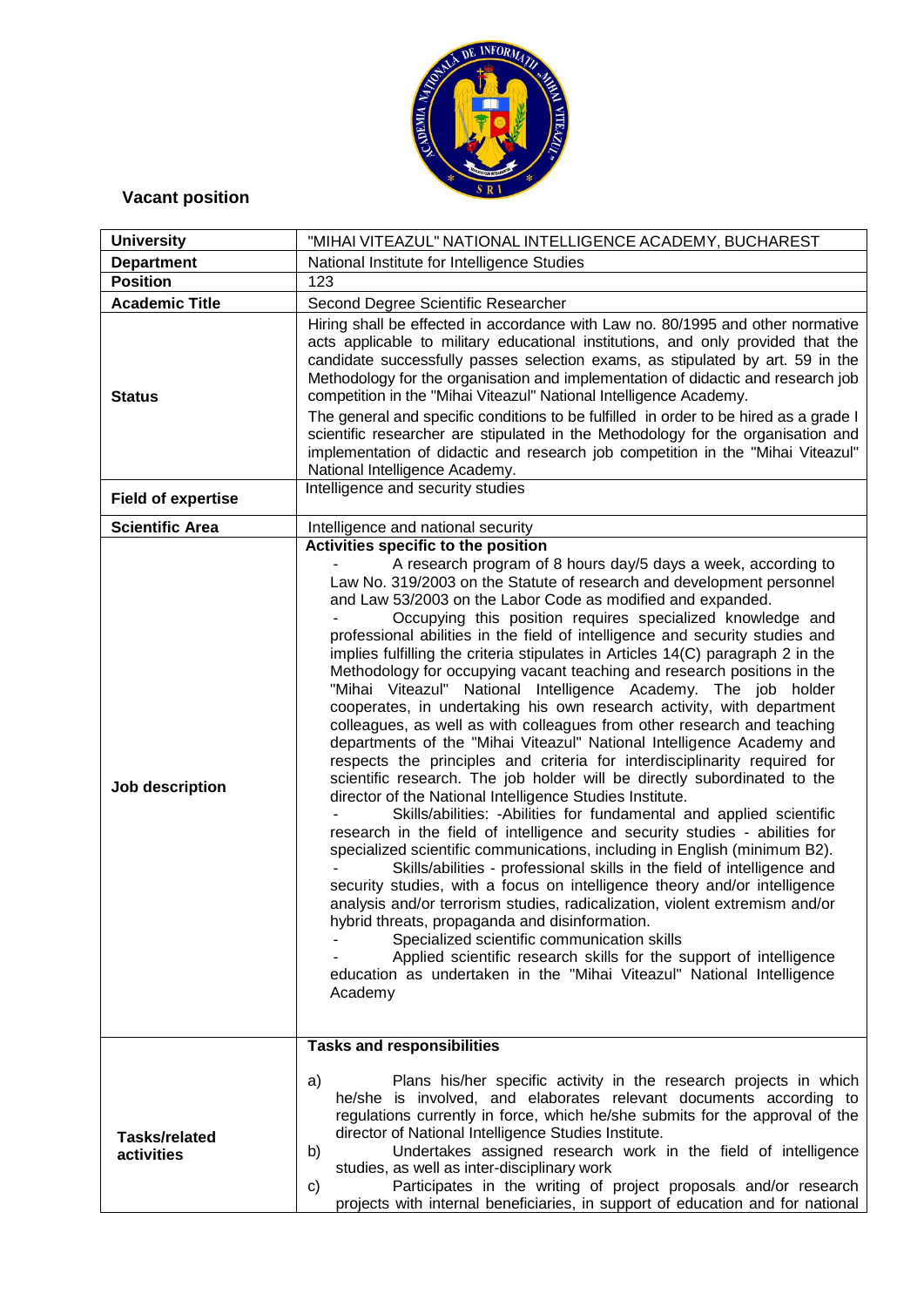|                                                                    | and international grants<br>d)<br>Suggests research topics in the area of intelligence and security<br>studies and is involved in the efficient dissemination of results through<br>specialized publications<br>Writes scientific publications and disseminates them at relevant national or<br>e)<br>international conferences.<br>Publishes articles in recognized national or international journals, indexed<br>f)<br>in international databases, in the field of intelligence and security studies<br>Promotes the results of scientific research through the participation in<br>g)<br>academic events and national and international programs in the field of intelligence<br>and security studies<br>Obeys legal regulations regarding classified information<br>h)                                                                                                                                                                                                                                                                                                                                                                                                                                                                                                                                                                                                                                                                                                                                                                                                                                                                                                                                                                                                                                                                                                        |
|--------------------------------------------------------------------|------------------------------------------------------------------------------------------------------------------------------------------------------------------------------------------------------------------------------------------------------------------------------------------------------------------------------------------------------------------------------------------------------------------------------------------------------------------------------------------------------------------------------------------------------------------------------------------------------------------------------------------------------------------------------------------------------------------------------------------------------------------------------------------------------------------------------------------------------------------------------------------------------------------------------------------------------------------------------------------------------------------------------------------------------------------------------------------------------------------------------------------------------------------------------------------------------------------------------------------------------------------------------------------------------------------------------------------------------------------------------------------------------------------------------------------------------------------------------------------------------------------------------------------------------------------------------------------------------------------------------------------------------------------------------------------------------------------------------------------------------------------------------------------------------------------------------------------------------------------------------------|
| <b>Salariul minim</b><br>de încadrare                              | 7.747 lei                                                                                                                                                                                                                                                                                                                                                                                                                                                                                                                                                                                                                                                                                                                                                                                                                                                                                                                                                                                                                                                                                                                                                                                                                                                                                                                                                                                                                                                                                                                                                                                                                                                                                                                                                                                                                                                                          |
| Calendarul concursului                                             |                                                                                                                                                                                                                                                                                                                                                                                                                                                                                                                                                                                                                                                                                                                                                                                                                                                                                                                                                                                                                                                                                                                                                                                                                                                                                                                                                                                                                                                                                                                                                                                                                                                                                                                                                                                                                                                                                    |
| Announcement<br>publication date in the<br><b>Official Journal</b> | 06.05.2021                                                                                                                                                                                                                                                                                                                                                                                                                                                                                                                                                                                                                                                                                                                                                                                                                                                                                                                                                                                                                                                                                                                                                                                                                                                                                                                                                                                                                                                                                                                                                                                                                                                                                                                                                                                                                                                                         |
| Registration period                                                | Start: 24.05.2021 End: 23.06.2021                                                                                                                                                                                                                                                                                                                                                                                                                                                                                                                                                                                                                                                                                                                                                                                                                                                                                                                                                                                                                                                                                                                                                                                                                                                                                                                                                                                                                                                                                                                                                                                                                                                                                                                                                                                                                                                  |
| Date of the exam                                                   | 12.07.2021                                                                                                                                                                                                                                                                                                                                                                                                                                                                                                                                                                                                                                                                                                                                                                                                                                                                                                                                                                                                                                                                                                                                                                                                                                                                                                                                                                                                                                                                                                                                                                                                                                                                                                                                                                                                                                                                         |
| Time of the exam                                                   | 09:00 - 15:00                                                                                                                                                                                                                                                                                                                                                                                                                                                                                                                                                                                                                                                                                                                                                                                                                                                                                                                                                                                                                                                                                                                                                                                                                                                                                                                                                                                                                                                                                                                                                                                                                                                                                                                                                                                                                                                                      |
| Location                                                           | Academia Națională de Informații "Mihai Viteazul"                                                                                                                                                                                                                                                                                                                                                                                                                                                                                                                                                                                                                                                                                                                                                                                                                                                                                                                                                                                                                                                                                                                                                                                                                                                                                                                                                                                                                                                                                                                                                                                                                                                                                                                                                                                                                                  |
| <b>Examination period</b>                                          | Start: 12.07.2021 End: 12.07.2021                                                                                                                                                                                                                                                                                                                                                                                                                                                                                                                                                                                                                                                                                                                                                                                                                                                                                                                                                                                                                                                                                                                                                                                                                                                                                                                                                                                                                                                                                                                                                                                                                                                                                                                                                                                                                                                  |
| <b>Results</b><br>communication<br>period                          | Start: 13.07.2021 End: 13.07.2021                                                                                                                                                                                                                                                                                                                                                                                                                                                                                                                                                                                                                                                                                                                                                                                                                                                                                                                                                                                                                                                                                                                                                                                                                                                                                                                                                                                                                                                                                                                                                                                                                                                                                                                                                                                                                                                  |
| Results appeal period                                              | Appeal submission:<br>Start: 13.07.2021 End: 15.07.2021<br>Resolution:<br>Start: 19.07.2021 End: 19.07.2021                                                                                                                                                                                                                                                                                                                                                                                                                                                                                                                                                                                                                                                                                                                                                                                                                                                                                                                                                                                                                                                                                                                                                                                                                                                                                                                                                                                                                                                                                                                                                                                                                                                                                                                                                                        |
| Topics of the job<br>application contest                           | The contest for the job of Scientific Researcher of the Second Degree includes:<br>The analysis of the candidate's file<br>$\bullet$<br>Analyzing the fulfillment of legal criteria<br>$\bullet$<br>Appreciation according to the relevant criteria and the fulfillment of<br>$\bullet$<br>standards established through the order of the relevant Minister<br>The latter condition will be assessed through the following:<br>An interview in which the applicant will present his/her professional<br>achievements, areas of expertise and main scientific achievements<br>A scientific lecture held before the contest committee in one of the<br>following areas:<br>Preventing and combating radicalization, violent extremism and<br>terrorism and strengthening societal resilience<br>Preventing and combating hybrid threats<br>A conceptual approach and innovative methods in preventing and<br>$\blacksquare$<br>combating propaganda, disinformation and information warfare<br>The theory and practice of contemporary intelligence - from the new<br>realism to critical approaches and reflexivity<br>Intelligence analysis - innovative strategies and approaches<br>Technological developments and their implications on national security<br>and intelligence activity<br>Intelligence organizations in the XXI century - from agile to learning<br>٠<br>organizations<br>Diplomacy and intelligence in the XXI century<br>Emergent security threats in the Black Sea area and consequences on<br>intelligence practices.<br>Research, innovation and their implications on modernizing intelligence<br>$\blacksquare$<br>education<br>Economic intelligence systems in the XXI century<br>Historical aspects on intelligence in support of political decision<br>Comparative analysis on national approaches in the area of intelligence<br>services oversight |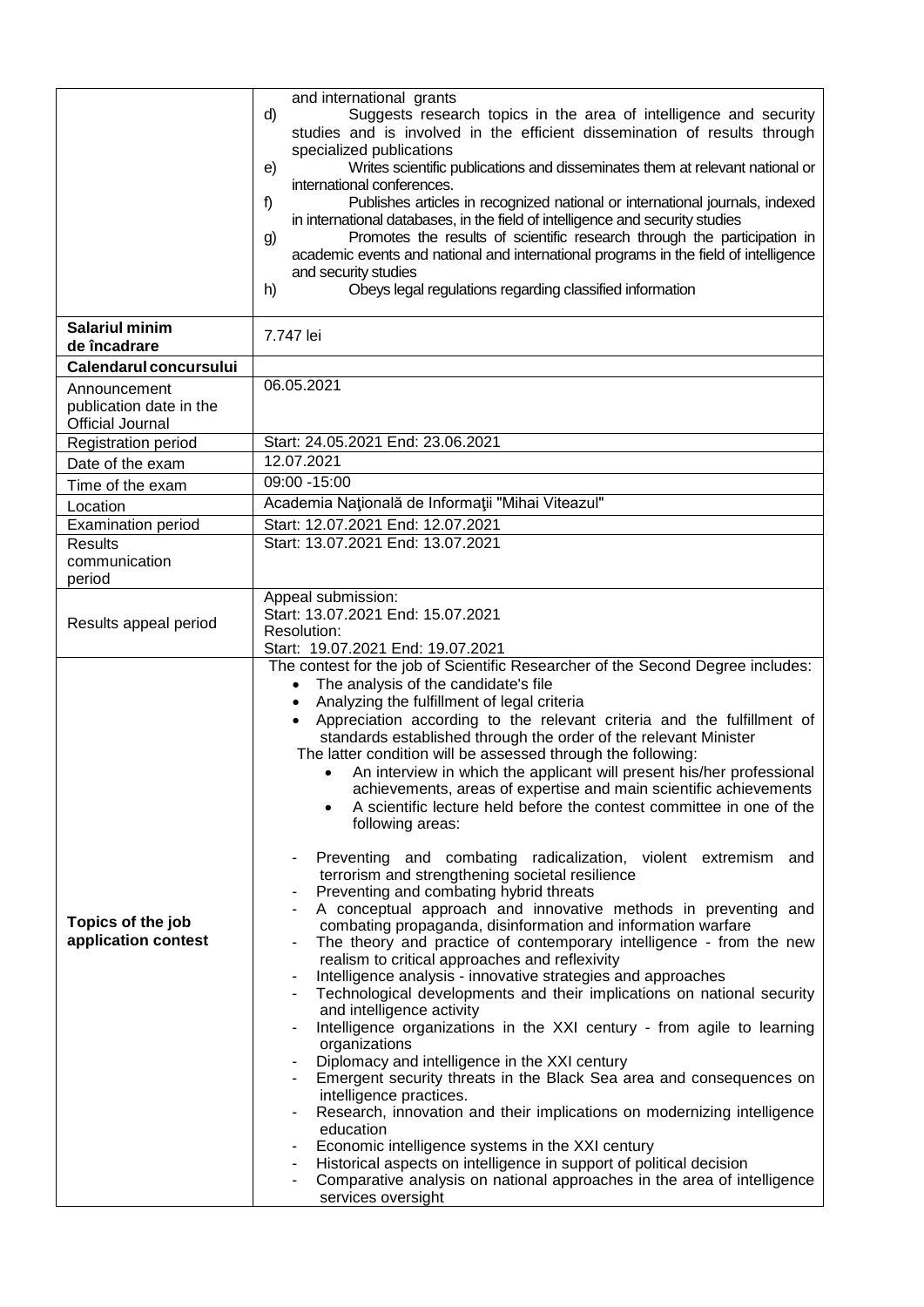| Privacy vs. security -a comparative approach and good practices at the<br>$\overline{\phantom{a}}$                                                                                                                                                                                                                                                                                                                            |
|-------------------------------------------------------------------------------------------------------------------------------------------------------------------------------------------------------------------------------------------------------------------------------------------------------------------------------------------------------------------------------------------------------------------------------|
| European level<br>Resilient intelligence systems and INT integration                                                                                                                                                                                                                                                                                                                                                          |
|                                                                                                                                                                                                                                                                                                                                                                                                                               |
| The topic of the lecture will be established by the contest<br>committee and communicated to candidates 48 hours before the<br>lecture is to be held through its publication on www.animy.ro<br>Holding the lecture in English is considered an advantage<br>The interview and the lecture will be held online or onsite,<br>according to the sanitary conditions required by the need to prevent<br>the spread of SARS-Cov 2 |
|                                                                                                                                                                                                                                                                                                                                                                                                                               |
| <b>BIBLIOGRAPHY</b><br>Buzan, Barry; Waever, Ole; de Wilde, Jaap, Securitatea: un nou cadru de<br>analiză, Editura CA Publishing, București, 2011.<br>Buzan, Barry, Popoarele, statele și frica, Editura Cartier, Chișinău,<br>$[1991](2014)$ .                                                                                                                                                                               |
| Zulean, Marian (coord.) Strategiile de securitate națională (ediția a II-a<br>îmbogățită), Editura Tritonic, București, 2017.<br>Kissinger, Henry, Diplomația, Editura All, București, 2003.<br>$\overline{\phantom{a}}$                                                                                                                                                                                                      |
| Buzan, Barry; Little, Richard, Sistemele internationale în istoria lumii,<br>Editura Polirom, Iași, [2000](2009).                                                                                                                                                                                                                                                                                                             |
| Al-Attar, Z. (2019). Extremism, radicalisation and mental health. Hanbook<br>$\qquad \qquad \blacksquare$<br>for practitioners. Brussels: RAN Centre of Excelence.                                                                                                                                                                                                                                                            |
| Ali, A. H. (2017). Eretica. Pledoarie pentru o reformă musulmană. Bucuresti<br>$\overline{\phantom{a}}$<br>: Rao Distributie.                                                                                                                                                                                                                                                                                                 |
| Barthes, R., & Duisit, L. (1975). An Introduction to the Structural Analysis of<br>$\overline{\phantom{a}}$<br>Narrative. New Literary History, 6 (2), 237-272.                                                                                                                                                                                                                                                               |
| Borum, R. (2011). Radicalization into Violent Extremism I: A Review of<br>Social Science Theories. Journal of Strategic Security, 7-36.<br>Bruner, J. (1991). The Narrative Construction of Reality. Critical Inquiry, 18                                                                                                                                                                                                     |
| $(1), 1-21.$                                                                                                                                                                                                                                                                                                                                                                                                                  |
| Buijs, F. J. (2009). Muslims in the Netherlands: Social and Political<br>Developments after 9/11. Journal of Ethnic and Migration Studies, 35 (3),<br>421-438.                                                                                                                                                                                                                                                                |
| Burke, J. (2004). Al Qaeda. Foreign Policy (142), 18-26.                                                                                                                                                                                                                                                                                                                                                                      |
| Canetti, E. (1973). Crowds and Power. Penguin.                                                                                                                                                                                                                                                                                                                                                                                |
| Cassam, Q. (2018, November). The Epistemology of Terrorism and                                                                                                                                                                                                                                                                                                                                                                |
| Radicalisation. Royal Institute of Philosophy Supplements, 187-209.<br>Cherney, A. (2018). Police community engagement and outreach in a<br>$\overline{a}$<br>counterterrorism context. Journal of Policing, Intelligence and Counter<br>Terrorism (1), 60-79.                                                                                                                                                                |
| Christmann, K. (2012). Preventing Religious Radicalisation and Violent                                                                                                                                                                                                                                                                                                                                                        |
| Extremism: A Systematic Review of the Research Literature. Youth Justice<br>Board.<br>Hamilton, M. B. (19987). The Elements of the Concept of Ideology. Political                                                                                                                                                                                                                                                             |
| Studies, XXXV, 18-38.                                                                                                                                                                                                                                                                                                                                                                                                         |
| Hudson, R. A. (1999). Who becomes a terrorist and why? The psychology<br>$\qquad \qquad \blacksquare$<br>and sociology of terrorism. Skyhorse Publishing.                                                                                                                                                                                                                                                                     |
| Hamilton Bean (2013) Rhetorical and Critical / Cultural intelligence Studies,<br>$\qquad \qquad \blacksquare$                                                                                                                                                                                                                                                                                                                 |
| Intelligence and National Security, 28:4, 498-519.<br>Rick Meesen, Bianca Torossian, Frank Bekkers, A horizon scan of Trends<br>$\qquad \qquad \blacksquare$                                                                                                                                                                                                                                                                  |
| and Developments in Hybrid Conflict, set to shape 2020 and beyond, The<br>Hague Center for Strategic Studies.                                                                                                                                                                                                                                                                                                                 |
| Giovanna Borradori (2003). Philisophy in a Time of Terror, The University of<br><b>Chicago Press</b>                                                                                                                                                                                                                                                                                                                          |
| Patrick D. Allen (2007). Information Operations Planning, Artech House,<br><b>Boston</b>                                                                                                                                                                                                                                                                                                                                      |
| John A. Gentry, "Truth"as a Tool of the Politicization of Intelligence,                                                                                                                                                                                                                                                                                                                                                       |
| International Journal of Intelligence and Counterintelligence, 32:2, 2017-247<br>Hamilton Bean, Peter de Werd, Cristina Ivan (2021). Critical intelligence<br>$\blacksquare$                                                                                                                                                                                                                                                  |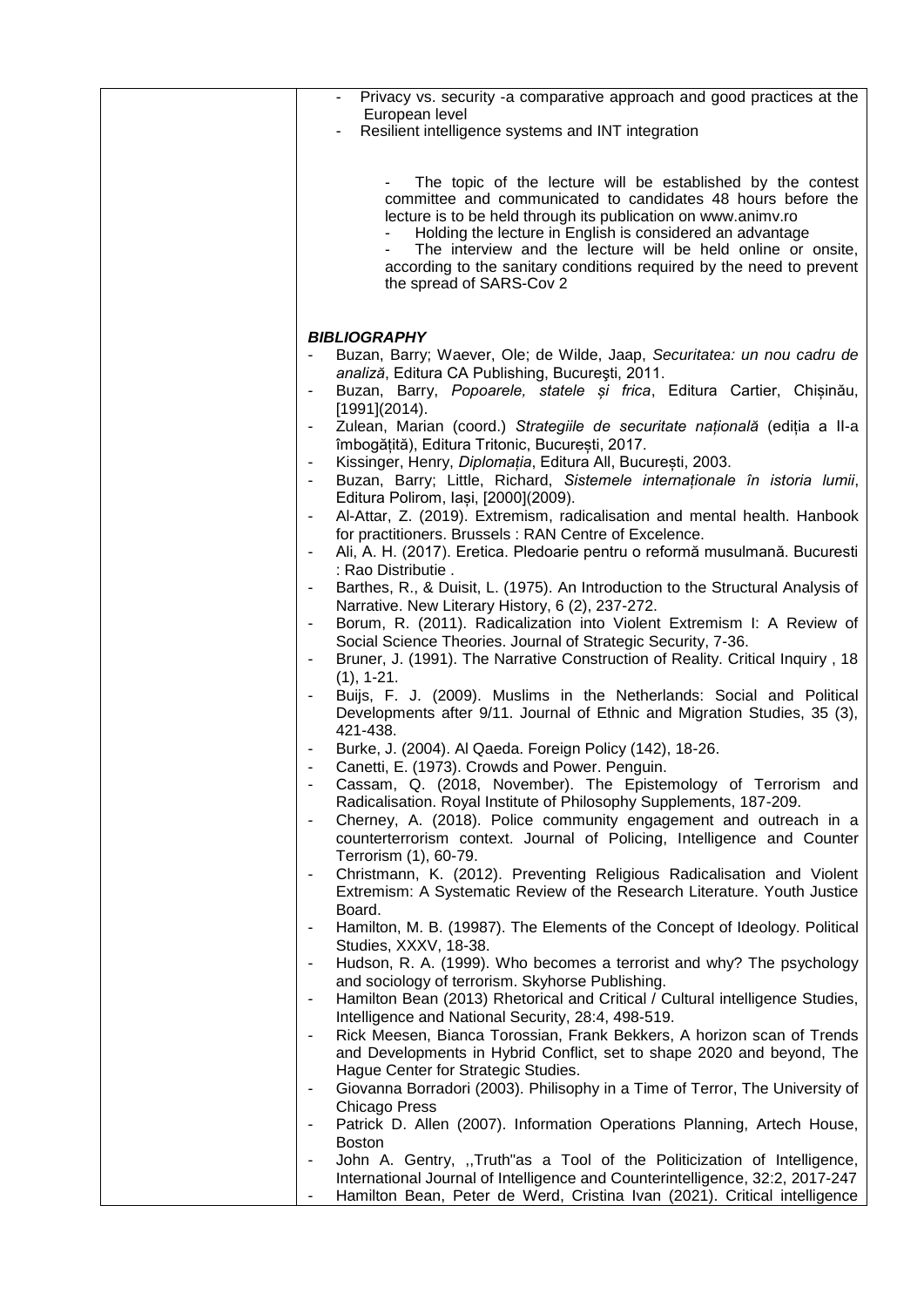|                          | Studies: Introduction to the Special Issue, Intelligence and National                                                                                                                  |
|--------------------------|----------------------------------------------------------------------------------------------------------------------------------------------------------------------------------------|
|                          | Security, Taylor and Francis, Ahead of Print, 1-9<br>Aparaschivei Sorin, Pintilie Florin-Badea,<br>$\overline{\phantom{a}}$                                                            |
|                          | Din<br>istoria<br>oficială a<br>contraspionajului românesc, Editura ANIMV, București, 2018.                                                                                            |
|                          | Aparaschivei Sorin, Lucinescu Ioan Codrut, Cercetări asupra începuturilor<br>$\blacksquare$                                                                                            |
|                          | istoriei moderne a serviciilor de informații românești 1842 - 1878, Editura<br>ANIMV, București, 2018.                                                                                 |
|                          | Aparaschivei Sorin, Sistemul Național de Informații, Editura Militară,<br>București, 2018.                                                                                             |
|                          | Brestoiu Horia, Memoria frontului secret, vol. I, Editura Globus, București,<br>1991.                                                                                                  |
|                          | Deletant Dennis, Activități britanice clandestine în România, Editura<br>Humanitas, București, 2019.                                                                                   |
|                          | Pintilie Florin, Serviciul Special de Informații din România (1939 - 1947), vol.<br>1-2, Editura ANI, București, 2003.                                                                 |
|                          | Spânu Alin, Istoria serviciilor de informații/contrainformații românești în<br>$\overline{\phantom{0}}$<br>perioada 1919 - 1945, Casa Editorială Demiurg, Iași, 2010.                  |
|                          | Legea 51 din 1991 (r. 2014) privind securitatea națională                                                                                                                              |
|                          | Legea 14 din 1992 privind organizarea și funcționarea Serviciului Român de<br>Informații                                                                                               |
|                          | Legea 535 din 2004 privind prevenirea și combaterea terorismului                                                                                                                       |
|                          | Legea 182 din 2002 privind protecția informațiilor clasificate                                                                                                                         |
|                          | Assessment of the contest registration file, assessment of the fulfillment of the                                                                                                      |
|                          | conditions provided by the law and assessment according to the criteria and<br>standards established by an order of the relevant minister (Annex 1 to the                              |
| Exam procedure           | Methodology for occupying vacant teaching and research positions in "Mihai                                                                                                             |
|                          | Viteazul" National Intelligence Academy)<br>The full list of documents, which the candidates must include in the contest file, is the                                                  |
|                          | following:                                                                                                                                                                             |
|                          | a) Application form for the contest (Annex 9);<br>b) A verification form attesting the compliance with the Academy's standards for                                                     |
|                          | participating in the contest (Annexes 1, 2, 3, 4);                                                                                                                                     |
|                          | c) A statement of responsibility, written by hand by the candidate, which states that the                                                                                              |
|                          | information included in the context file refers to his/her personal activities and<br>accomplishments, otherwise the candidate will bear the consequences of false                     |
|                          | statements, in accordance with the legislation in force (in original) (Annex 12);<br>d) A proposal for an academic career development of the candidate, from the point                 |
| <b>List of documents</b> | of view of research activities (the proposal is elaborated by the candidate, has a                                                                                                     |
|                          | maximum of 10 pages and is one of the main yardsticks for the candidates);<br>e) A list of published papers <sup>1</sup> (signed by the candidate), in printed and digital format,     |
|                          | accompanied by one copy of at least 5 representative papers, structured in relation to the                                                                                             |
|                          | preliminary requirements and the evaluation criteria, which is, from case to case, in<br>order: doctoral thesis; published books; articles/studies published in specialized            |
|                          | recognized journals of international circulation or specialized national journals recognized                                                                                           |
|                          | by CNSIS; studies published in volumes of international scientific conferences, with<br>national or international recognition (with ISSN or ISBN, invention license or other titles of |
|                          | intellectual property, grant/contract-based R&D and innovation projects, other papers or<br>publications);                                                                             |
|                          | f) To support the score in the verification form attesting the compliance with the<br>standards, copies of the cover of the publication/book/paper/CD will be presented, copies        |
|                          | that must clearly display the ISBN or ISSN, from case to case, as well as copy of the<br>contents of the book/publication that must highlight the article/chapter;                     |
|                          | g) Curriculum vitae (signed by the candidate), in printed and digital format;                                                                                                          |
|                          | h) certificate of labor seniority statement, granted by the institution where the candidate<br>is currently employed (Annex 13 - model), which must highlights the professional        |
|                          | trajectory - professional positions and assimilated time span of the candidate in higher                                                                                               |
|                          | education/research/other activities, as well as other document/documents that proves, if<br>necessary, the high education or research activities carried out by the candidate in       |
|                          | Romania or abroad (in original; international certificate must be translated and<br>authorized);                                                                                       |
|                          | i) Legalized copies of: the PhD title of the candidate or a certified copy of the PhD                                                                                                  |

 1 In order for the contest committee to verify the veracity of the data submitted by the candidates, each work will indicate the electronic address that confirms its ISI/BDI indexation and the ISI/BDI citations, respectively.